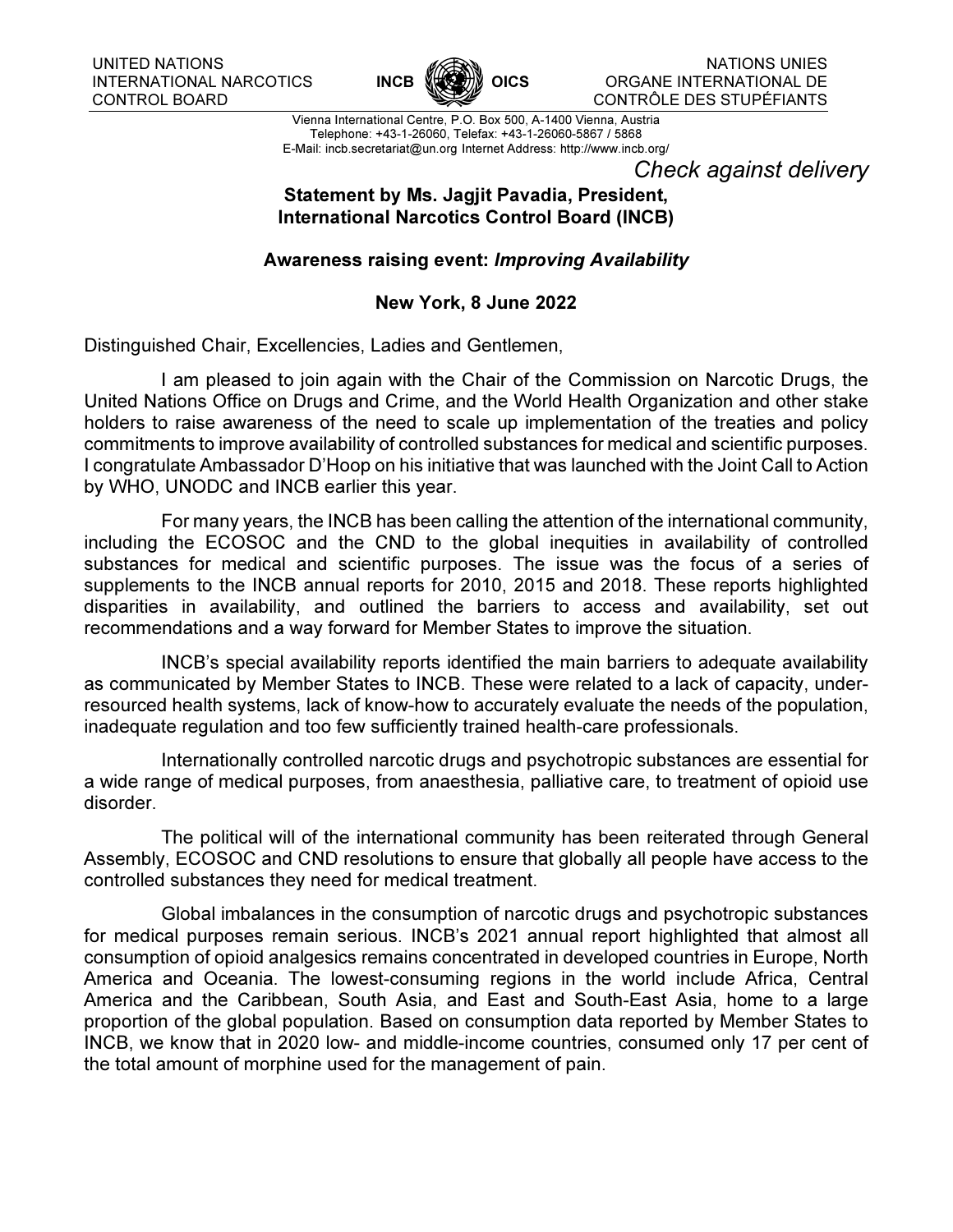With respect to internationally controlled psychotropic substances, which are essential for the treatment of anxiety disorders and epilepsy, we see that their availability is still confined to high-income countries. This is despite the fact that significantly more people in low- and middle-income countries suffer from these conditions.

It is clear that the political will needs to be translated into tangible action to prevent unnecessary suffering.

Such action is essential to achieve Sustainable Development Goal 3 on health and wellbeing for all at all ages.

These regional imbalances are not due to a shortage of opiate raw materials. Supply has been found to be more than sufficient to satisfy demand reported to INCB in form of estimates of consumption.

In this regard, the Board encourages governments to calculate their estimates on the basis of the methods suggested in the "Guide on Estimating Requirements for Substances under International Control" developed by the INCB and the WHO.

The choice of which method to use is determined by the availability appropriate data, necessary resources and the structure of the controlled substance supply chain and distribution system. The competent national authorities need to familiarize themselves with the guide and identify the method that is best suited for their situation.

There is an urgent need to strengthen capacity to collect data from all stakeholders in the supply and consumption chain for determination of an accurate estimation of their requirements for narcotic drugs and psychotropic substances.

INCB is committed to supporting Governments in their renewed efforts to improve availability of controlled substances for medical and scientific purposes and prevent diversion and misuse.

To assist in addressing these issues, in cooperation with the WHO and UNODC, INCB Learning is supporting competent national authorities to improve the accuracy of their estimates of requirements for medical and scientific purposes.

 Ongoing humanitarian emergencies, as well as the COVID-19 pandemic, have demonstrated the urgent need to ensure that availability of controlled medicines encompasses emergency situations. INCB has been raising awareness about applying simplified control procedures for the export, transportation and provision of controlled medicines in emergency situations to ensure all patients have access to the controlled medicines they need in consultation with other stakeholders.

INCB is currently engaging with Member States and NGOs on the current situation, and our findings will be presented in a special availability supplement to our 2022 Annual Report, to be launched early 2023.

The 2021 INCB annual report calls for targeted policies to ensure availability with the support of governments, health systems and health professionals, civil society, the pharmaceutical industry and the international community. INCB also recommends that countries with greater resources assist other countries in their efforts to ensure access to and availability